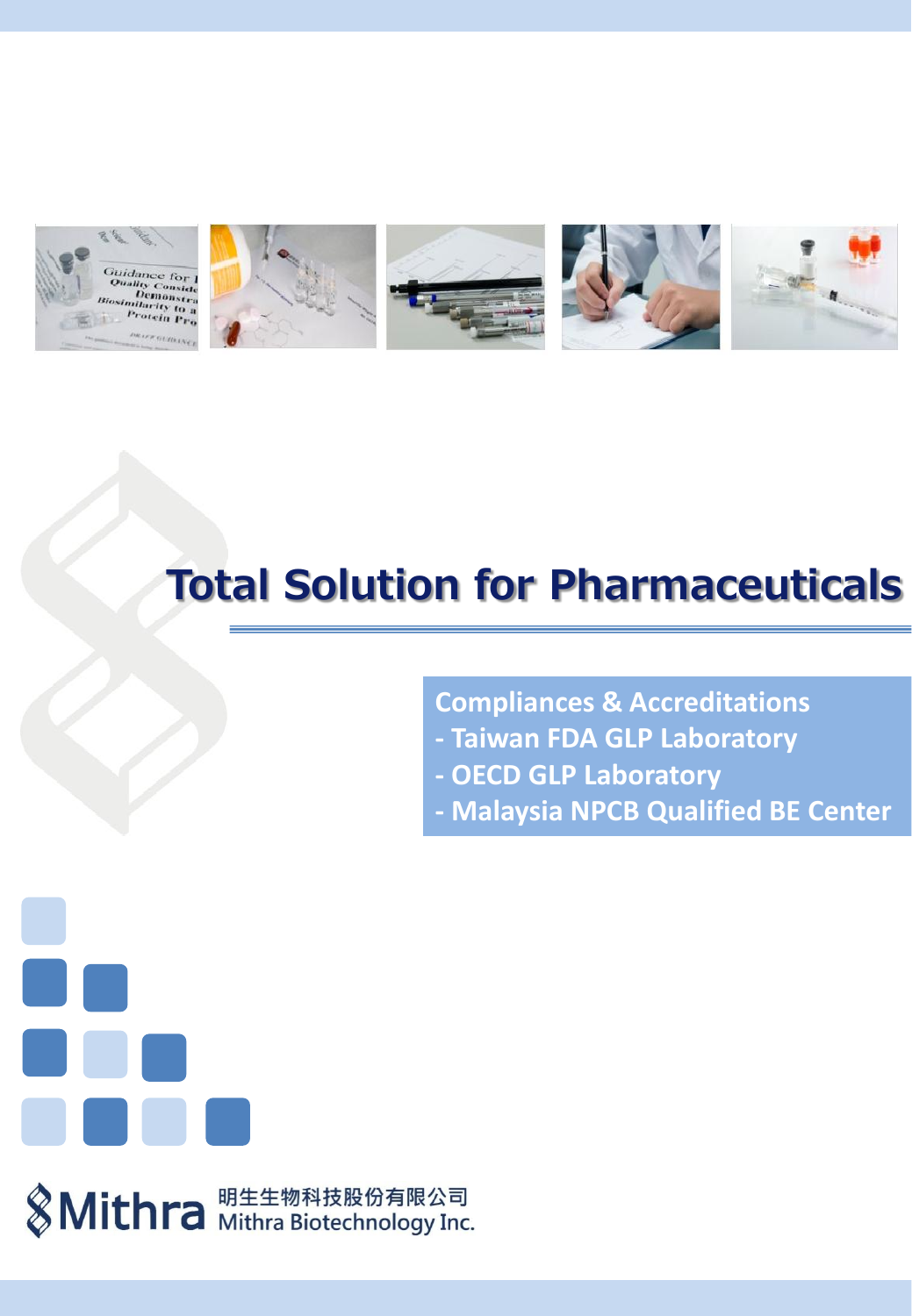# **8Mithra**



## About MithraCRO

MithraCRO is the 1<sup>st</sup> Contract Research Organization (CRO) established in Taiwan since 1988 and has delivered over 1000 BA/BE Studies. Comprehensive life science services provided includes pre-clinical studies, clinical studies, bioanalysis, biopharmaceuticals, and the entire project management in order to cope with the increasing demands in the pharmaceutical industry.

## From Small Molecule Drugs to Proteomics

After the integration of Mass Solution Technology in 2011, MithraCRO has evolved into a multi-dimensional company and is capable to provide analytical services from small molecule drugs to biopharmaceuticals.

## BA/BE Experience

Apart from BA/BE studies in conventional pharmaceutical preparations, MithraCRO is also experienced in handling a variety of new preparations such as IR, SR/ER, ODT, patch, solution, inhaler, liposome and injectables.

## Compliances and Accreditations

Staying abreast of regulatory trends, MithraCRO strives to attain industrial recognized accreditations:

- $\checkmark$  TFDA GLP Compliance Laboratory for Small Molecule Drugs
- TFDA GLP Compliance Laboratory for Proteomics
- OECD-GLP Compliance Laboratory
- $\checkmark$  National Pharmaceutical Control Bureau, Ministry of Health Malaysia, BE Center Qualification

|                                                                                          | INO PENGAWALAN FARMASEUTIKAL KEBANGSAAN                                                                                                                                                                       |
|------------------------------------------------------------------------------------------|---------------------------------------------------------------------------------------------------------------------------------------------------------------------------------------------------------------|
|                                                                                          | NETIONAL PHAINMODUTION, CONTROL BUREAU<br>KEMENTERIAN KESBIATAN MALAYSIA<br>MANUTRY OF HEALTH ANGLEYEA                                                                                                        |
|                                                                                          | PROGRAM KOMPLIANS PUSAT KAJAN BIOEKUIVALENS<br>COMPLIANCE PROGRAMME FOR BIOECURALENCE CENTRE                                                                                                                  |
| <b>MO. BLM.</b>                                                                          |                                                                                                                                                                                                               |
| <b>CARDINARY ART</b>                                                                     | <b>KOCPINE INVASE</b>                                                                                                                                                                                         |
| Prest Kaler Bookshakers<br><b>Read Astron Galler</b>                                     | Withra Bishachnetings Inc.                                                                                                                                                                                    |
| Texas Kindul<br><b>Cineral Kits</b>                                                      | <b>Closing Research Canter</b><br><b>Tolest Madrud University Hospital</b><br>As 252 Wymans Brood, Tolpie City, 110, Tymers                                                                                   |
| Twenty Brownwidth at<br>Because the                                                      | <b>Bra Bismudowheat Inc.</b><br>1. W. No. 104, San 1, Kinga No. Au, Kuns Did.,<br>New Tapes City, 22102, Turanto                                                                                              |
| Turkh Partenbasen<br>Date of Assemblar                                                   | 1 24 <sup>m</sup> - 38 <sup>m</sup> March 2014                                                                                                                                                                |
|                                                                                          | Fuse Kaler Bretuws are turned a year book disensed on a taken Program Kunglians Fuse Kaler.<br>Bratchstein, Bry Paraguster, Fernandike Kolorusser, Homelsche Keshater Stelause. Sie in                        |
| out host ban 28 before for renking to change for-<br>the side of this partitions recent. | The shore memoral directatories prize is detect a die homes Phenosopher Durint Bureau Ministry of<br>ready homest Constitute Programme to Beneveralistic Center, For politicals it will be three OS when Ford |
|                                                                                          |                                                                                                                                                                                                               |
| Date: 20" January 2016                                                                   | <b>Thursdale Bandy</b>                                                                                                                                                                                        |
|                                                                                          | <b>Bread Pharmacoutius Control Bureau</b><br>Missile of Harth Manuel                                                                                                                                          |





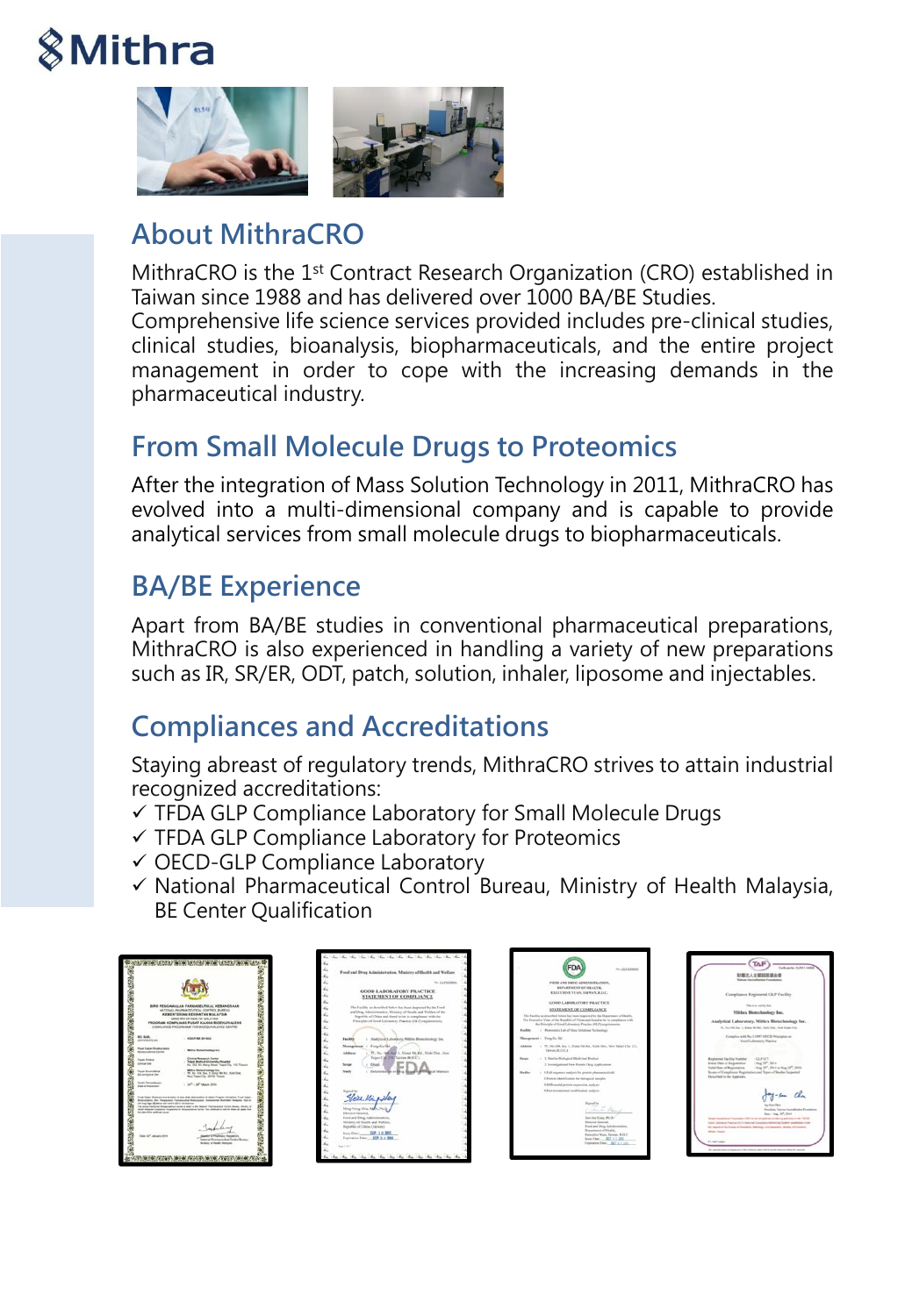







## Integrated Services

## Drug Metabolism and Pharmacokinetic Study

- Bioavailability and Bioequivalence
- Pharmacokinetic (PK) Study
- Bridging Study
- Post-Marketing PK Study
- Pre-clinical PK Study
- In *Vitro* and *In vivo* Metabolism Study
- **PK Study Consultations**

#### **Bioanalysis**

MithraCRO is equipped with state-of-the-art analytical instruments including UPLC-MS/MS , LC-MS/MS, nanoflow LC-HRMS, ICP-MS and ELISA systems for sensitive and high throughput drug quantification in various biological matrices.

- Bioanalysis for Clinical Study MithraCRO is specialized in bioanalysis of human plasma, serum, urine, and other biological matrices, and provides study reports in compliance with Taiwan, USFDA, EMA and ASEAN regulatory requirements.
- Bioanalysis for Pre-Clinical Study Mithra has developed numerous bioanalytical methods using advance analytical instruments to tackle challenges encountered in quantifying parent drug and/or its metabolites in animal plasma, whole blood, urine, faeces, organs and tissues.
- $\blacksquare$  Bioanalysis for Cell Lines In vitro Study Concentration determinations of parent drug and/or its metabolites in cell line samples.